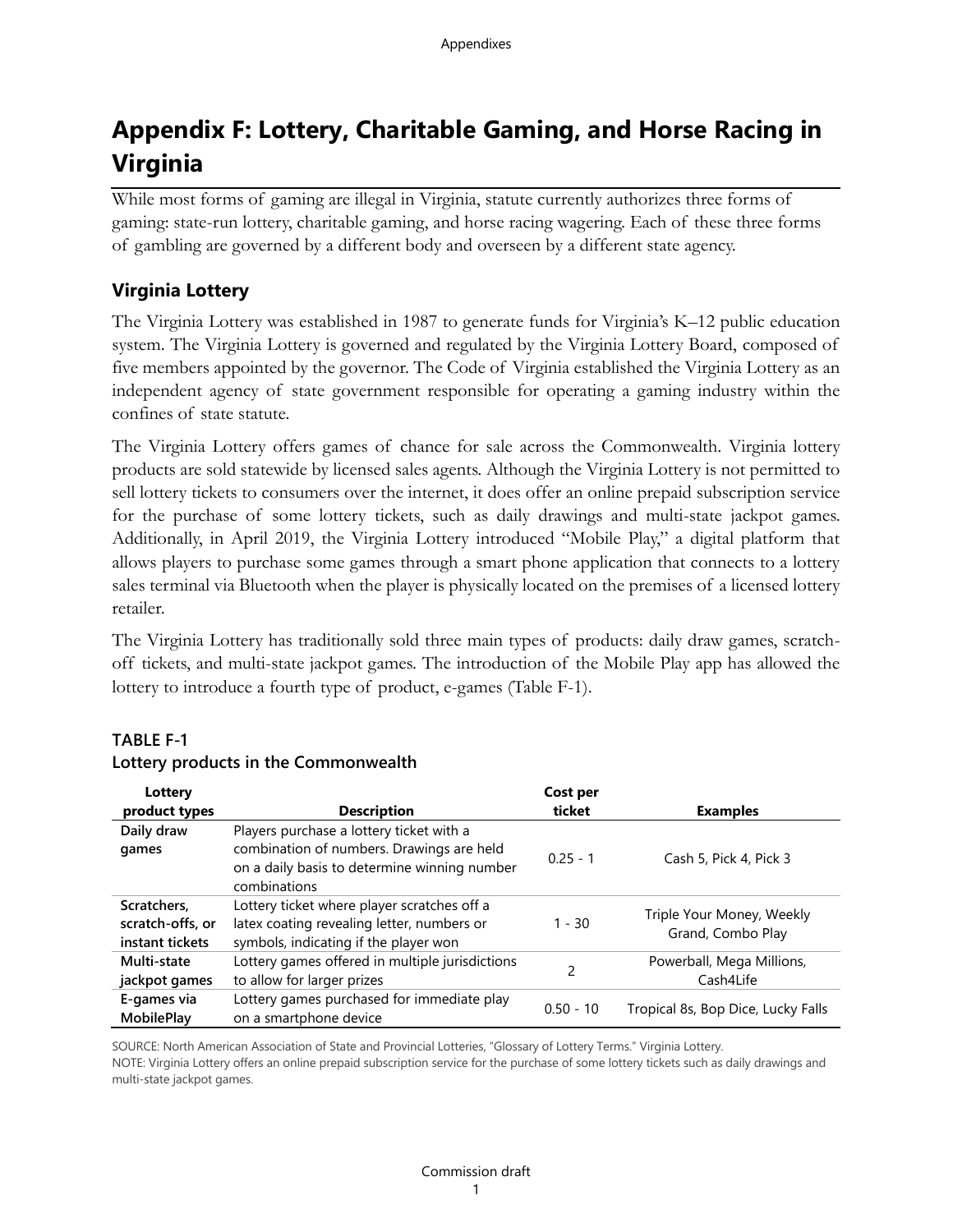# *The Virginia Lottery Board governs the operations of the state lottery*

The Virginia Lottery Board is composed of five members appointed by and serving at the pleasure of the governor. Statute does not require that Lottery Board members have any specific background, but it does require that members provide a public official surety bond prior to serving on the board. This type of bond provides a financial guarantee that a public official will perform his or her duties faithfully and honestly.

The Lottery Board is a policy board that is vested with the authority to adopt regulations governing the establishment and operation of the Virginia Lottery. Statute directs the board to adopt regulations specifying the types of games conducted, price of tickets, numbers and sizes of prizes, odds of winning, proportion of revenues disbursed as prizes versus returned to the Commonwealth, how winners are selected, how prizes will be paid to winners, the frequency of drawings, types of locations where tickets are sold, ticket sales methods, advertisement methods, how sales agents will be licensed, amount and type of compensation paid to sales agents, and any other matters related to the operation and administration of the lottery.

Procedurally, the Lottery Board is subject to the Virginia Administrative Process Act for the process used to adopt regulations. The Virginia Administrative Process Act sets out steps and timelines that Virginia agencies and their governing boards are required to use for establishing and adopting regulations. The Virginia Lottery's existing regulatory framework addresses three topics: (1) administrative processes used by the Board and agency, (2) licensing lottery sales agents, and (3) lottery game rules (Table F-2).

| <b>Administrative processes</b><br>used by the board and<br>agency | How the Lottery Board will conduct its business, including conducting meetings,<br>appointing subcommittees, and hearing appeals to licensure decisions.                                                                             |
|--------------------------------------------------------------------|--------------------------------------------------------------------------------------------------------------------------------------------------------------------------------------------------------------------------------------|
| <b>Licensing lottery sales</b><br>agents                           | Eligibility requirements, application procedures, licensure standards, bonding<br>requirements, license fees, licensee standards of conduct, licensee conduct,<br>inspections, financial processes, audits, and license termination. |
| Lottery game rules                                                 | Detailed rules regarding lottery games, their prizes, odds of winning, prices for<br>games, how and when games are sold, how prizes are claimed, and unclaimed prizes.                                                               |

## **Table F-2 Virginia Lottery regulatory topic areas**

SOURCE: North American Association of State and Provincial Lotteries, "Glossary of Lottery Terms." Virginia Lottery.

#### *The Virginia Lottery is an independent agency of state government funded by lottery proceeds*

The Code of Virginia establishes the Virginia Lottery as an independent agency of state government, which is exclusive of the legislative, executive, or judicial branches of government. Although the lottery is established as an independent agency, the agency director and board members are appointed by and serve at the pleasure of the governor. Statute requires that any candidate for director of the Virginia Lottery undergo a thorough background investigation by the Virginia State Police and post a public official surety bond.

As opposed to the other Virginia gaming agencies that are regulating a gaming industry, the Virginia Lottery is running a state-operated gaming industry, within the confines of state statutes. The lottery's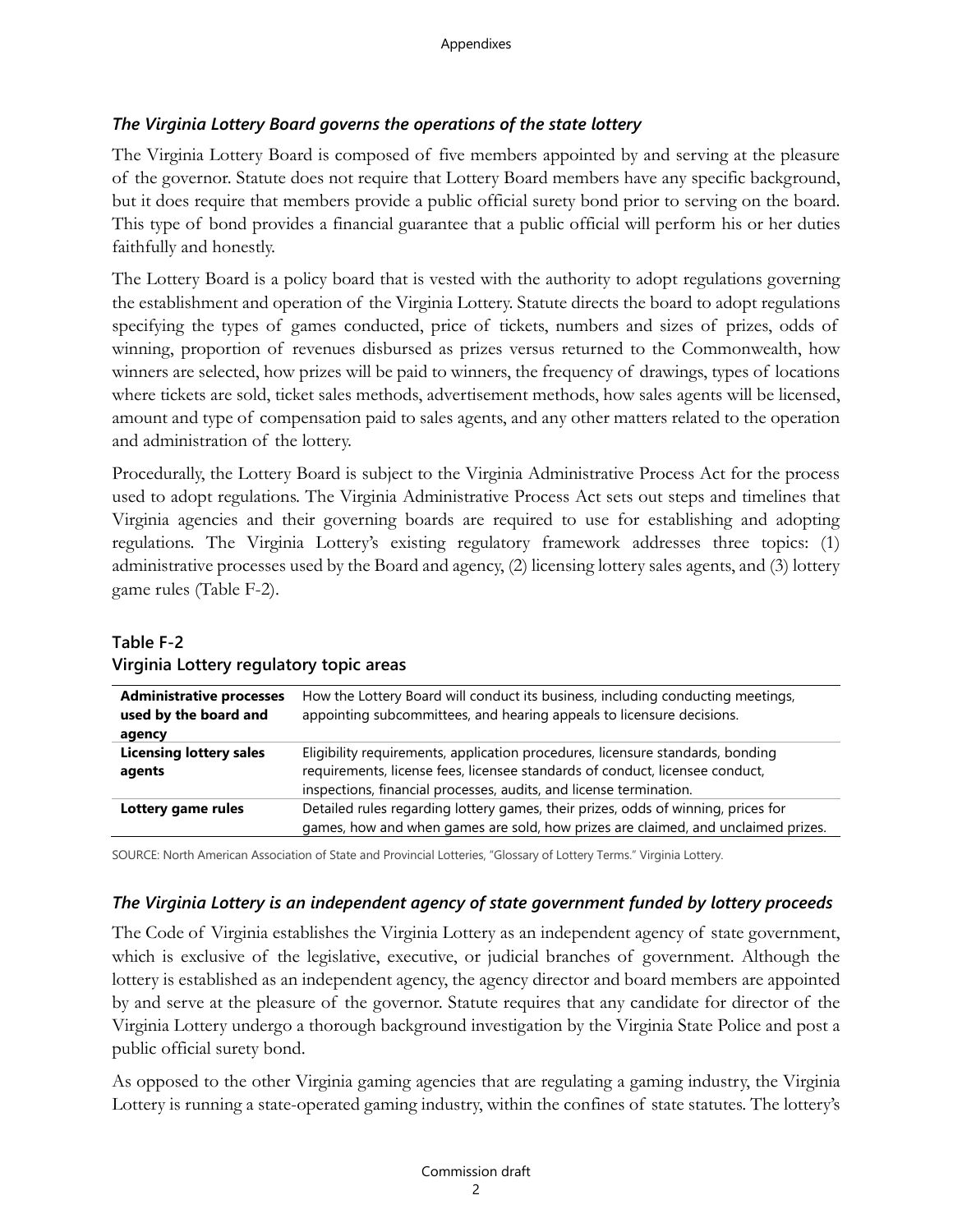activities are fundamentally different from the activities of the Virginia Racing Commission (VRC) and Office of Charitable and Regulatory Programs (OCRP). VRC and OCRP license and oversee organizations and individuals that participate in legal gaming activity through either horse race wagering or charitable gaming. The lottery is operating its own gaming activity through developing, selling, and administering lottery games.

The Virginia Lottery is a large state agency that is authorized to employ up to 308 full-time employees. As a large state agency, the lottery has functional areas that are typically found in state agencies, such as administration, finance, and information technology. In addition, the lottery has large functional areas responsible for running the business of the lottery, which include sales, marketing, and digital. Because of the sensitive nature of the lottery business and the large quantities of money involved, lottery has several areas dedicated to audits and security, including an internal audits unit, an investigations unit, an information security unit, and a security operations unit.

The lottery agency's operations are funded from lottery proceeds. The cost of lottery operations, excluding sales agent compensation, may not exceed 10 percent of the total annual estimated gross revenues generated by sales. Even though lottery's operations are funded by the proceeds it generates, as a state agency, lottery still receives a budget appropriation to authorize its annual spending. The lottery's appropriated budget for FY18 was \$99.6 million in FY18.

# **Charitable gaming in the Commonwealth**

Charitable gaming is permitted in the Commonwealth to raise funds to support qualified charitable organizations. Charitable gaming is governed by the Charitable Gaming Board and regulated by the Office of Charitable and Regulatory Programs (OCRP) at the Virginia Department of Agriculture and Consumer Services (VDACS). Statute limits the types of games that organizations may offer for charitable gaming to bingo, electronic bingo devices, instant bingo, seal cards, paper or electronic pull tabs, network bingo, or raffles (Table F-3).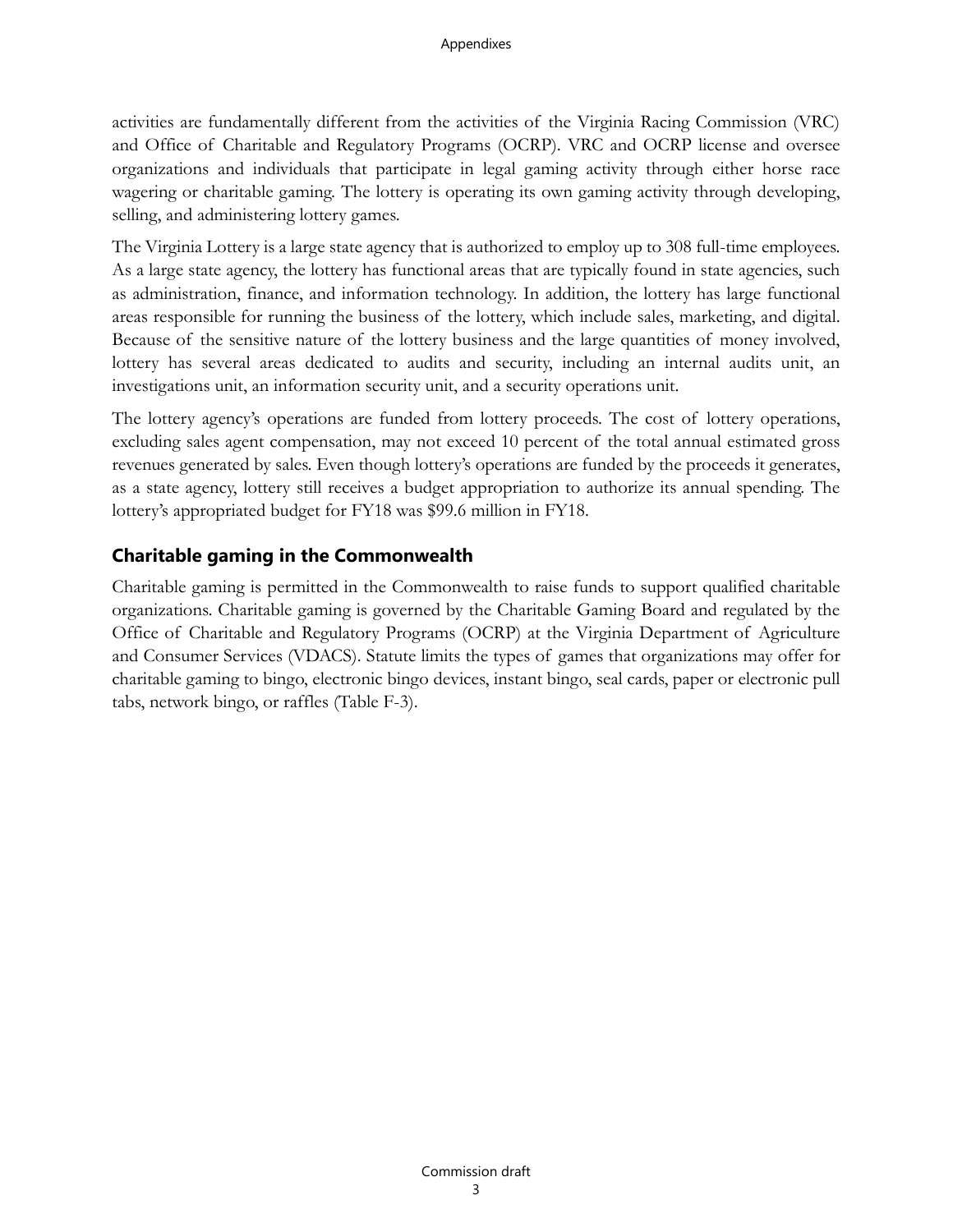| <b>Bingo</b>                                     | A game of chance played with individual cards having randomly numbered squares<br>ranging from 1 to 75                                                                                                                                                                                     |
|--------------------------------------------------|--------------------------------------------------------------------------------------------------------------------------------------------------------------------------------------------------------------------------------------------------------------------------------------------|
| <b>Electronic bingo devices</b>                  | Computer devices that bingo players can use to play many bingo cards at one time.<br>Device can allow for manual or automaticl daubs (stamps) on bingo cards as numbers<br>are called.                                                                                                     |
| Instant bingo, seal cards,<br>or paper pull tabs | Game of chance played by the random selection of one or more individually prepacked<br>cards with winners determined by the preprinted appearance of concealed letters,<br>numbers, or symbols                                                                                             |
| <b>Network bingo</b>                             | Specific bingo game in which the purchase of a network bingo card by a player<br>automatically includes the player in a pool with all other players in the network and<br>where the prize is awarded based on a percentage of the total amount of network<br>bingo cards sold              |
| <b>Raffles</b>                                   | Lottery in which a prize is won by a random drawing                                                                                                                                                                                                                                        |
| <b>Stand-alone electronic</b><br>pull tabs       | Game of chance played by the random selection of one or more pull tabs on a screen<br>with winning determined by the predetermined appearance of concealed letters,<br>numbers, or symbols. These devices are in a stand-alone cabinet and may resemble a<br>traditional slot machine.     |
| Handheld electronic pull<br>tabs                 | Game of chance played by the random selection of one or more pull tabs on a screen<br>with winning determined by the predetermined appearance of concealed letters,<br>numbers, or symbols. These devices are in a handheld tablets and the games may<br>resemble slot machine type games. |

## **TABLE F-3 Types of charitable games permitted in the Commonwealth**

SOURCE: Code of Virginia §18.2-340.22

The Virginia General Assembly first authorized charitable organizations to conduct bingos and raffles in 1973. Prior to that time, gambling was prohibited in the Commonwealth. Local governments were authorized to regulate charitable gaming activities until 1996. Because of a series of allegations of wrongdoing in the early 1990s, the General Assembly established a state Charitable Gaming Commission which began state oversight of charitable gaming on July 1, 1996. In response to a JLARC study and findings, the General Assembly eliminated the Charitable Gaming Commission and established a Department of Charitable Gaming with a policy board, the Charitable Gaming Board, effective July 1, 2003. In 2008, the General Assembly incorporated the Department of Charitable Gaming into the Virginia Department of Agriculture and Consumer Services, and maintained the Charitable Gaming Board.

#### *The Charitable Gaming Board oversees charitable gaming*

Statute vests the Charitable Gaming Board with the power to promulgate regulations relating to charitable gaming, and vests VDACS with the control of charitable gaming. Statutes and regulations limit the types of organizations that may conduct games, when games may be conducted, how frequently organizations may conduct games, how games are conducted, and where games are conducted.

The Charitable Gaming Board consists of 11 members—six members appointed by the governor, three members appointed by the Speaker of the House of Delegates, and two members appointed by the Senate Committee on Rules. Statute sets out background requirements for each seat on the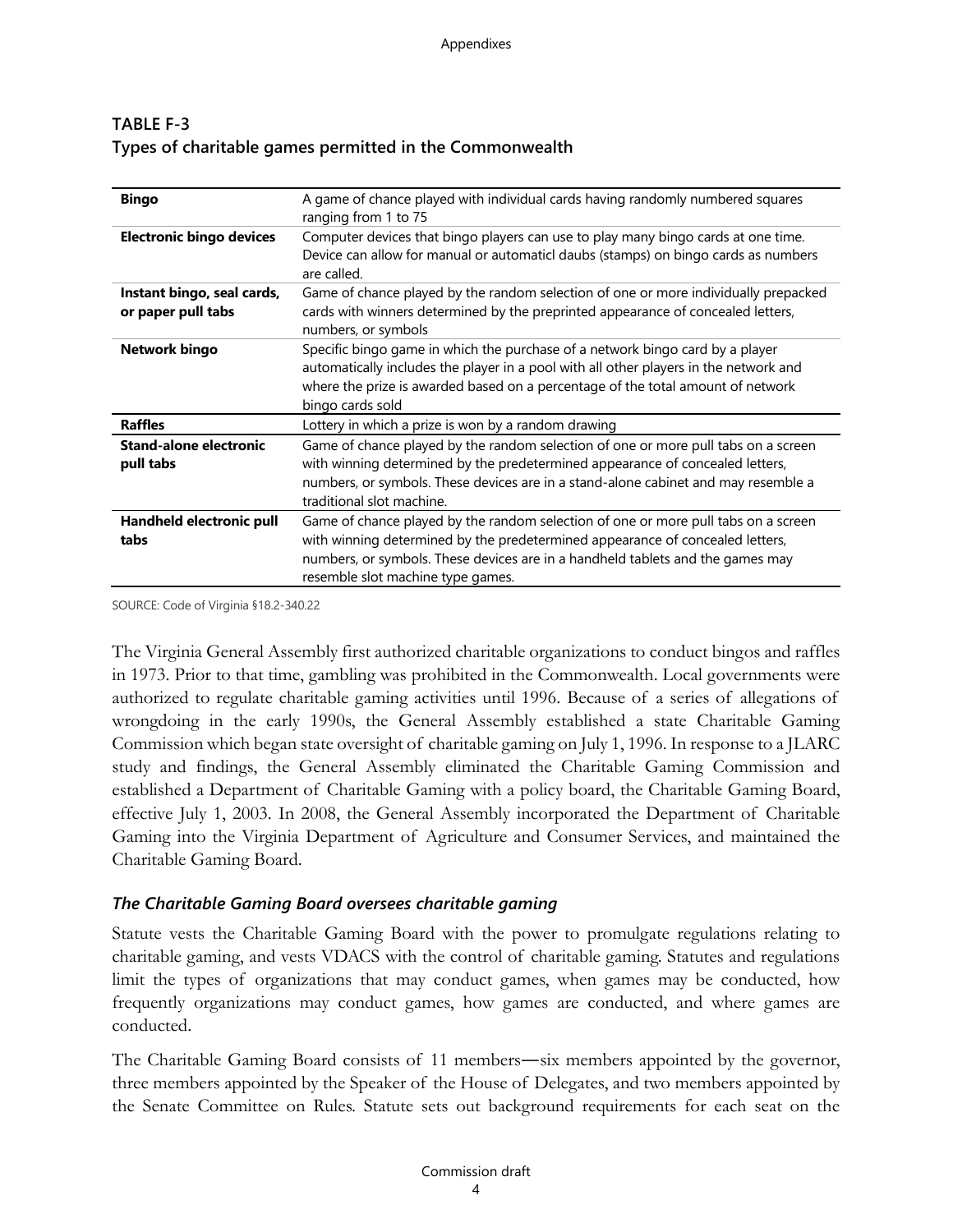Charitable Gaming Board. These requirements ensure that the board is made up of individuals with experience belonging to organizations that conduct charitable gaming, individuals who supply charitable organizations with gaming equipment, individuals who own, lease, or rent property used for charitable gaming, and law enforcement. Finally, five seats must be occupied by individuals who do not have any interest in charitable gaming.

The Charitable Gaming Board is considered a policy board because it is specifically charged by statute to promulgate regulations and advise the OCRP; however, the board is not responsible for supervising the OCRP or employing personnel. In addition to promulgating charitable gaming regulations, statute also directs the board to advise OCRP on the conduct of charitable gaming and recommend statutory changes as necessary.

#### *OCRP staff conduct day-to-day administration of charitable gaming*

OCRP is a unit within the Virginia Department of Agriculture and Consumer Services (VDACS) that is charged with administering charitable gaming regulations, including the issuing and renewing of licenses, on-site training, inspections, financial reviews, and compliance audits. OCRP staff issue licenses to organizations involved in charitable gaming, provide trainings to organizations on complying with charitable gaming requirements, conduct financial records reviews, and conduct onsite inspections of games and organizations. The OCRP employs approximately 25 full-time employees in three different units to administer charitable gaming: charitable programs (13 employees), auditing and financial reviews (five employees), and inspections (five employees). However, these 25 employees regulate other industries in addition to charitable gaming, including charitable solicitations, extended service contract providers, fantasy contests, home service contracts, health clubs, membership campgrounds, prepaid legal service plan sellers, and travel clubs.

OCRP is funded through a General Fund appropriation, which has been reduced in the past few years. In 2014, OCRP's appropriation was \$1.47 million. By 2018, the appropriation had been reduced by 26 percent to \$1.08 million.

OCRP collects fees from organizations and individuals participating in charitable gaming. The fee is 1.125 percent of all sales made by a licensed organization. Each organization conducting charitable gaming must also pay \$200 for an annual permit (unless the organization is exempt under state statute). Additionally, any individual being paid to act as a bingo caller or bingo manager must register with OCRP and pay a \$75 annual registration fee (volunteers and bingo callers at certain organizations such as volunteer fire departments are exempt from this registration fee). In FY 2018, OCRP collected \$2.69 million in revenue from charitable organizations that was placed in the General Fund, with OCRP being allocated approximately \$1 million from the General Fund to support its operations.

#### **Horse racing wagering in the Commonwealth**

Horse race wagering is permitted in the Commonwealth as a means of raising funds to support Virginia's native horse industry. Horse race wagering is governed by the Virginia Racing Commission (VRC). Horse race wagering uses a system of wagering called "pari-mutuel wagering" whereby participants bet on horses to finish in a certain place or places. Bets of the same type are pooled, deductions required or permitted by law are taken out, and winnings are distributed based on amounts wagered. Statute limits the types of wagering allowed to live wagering, simulcast wagering at off-track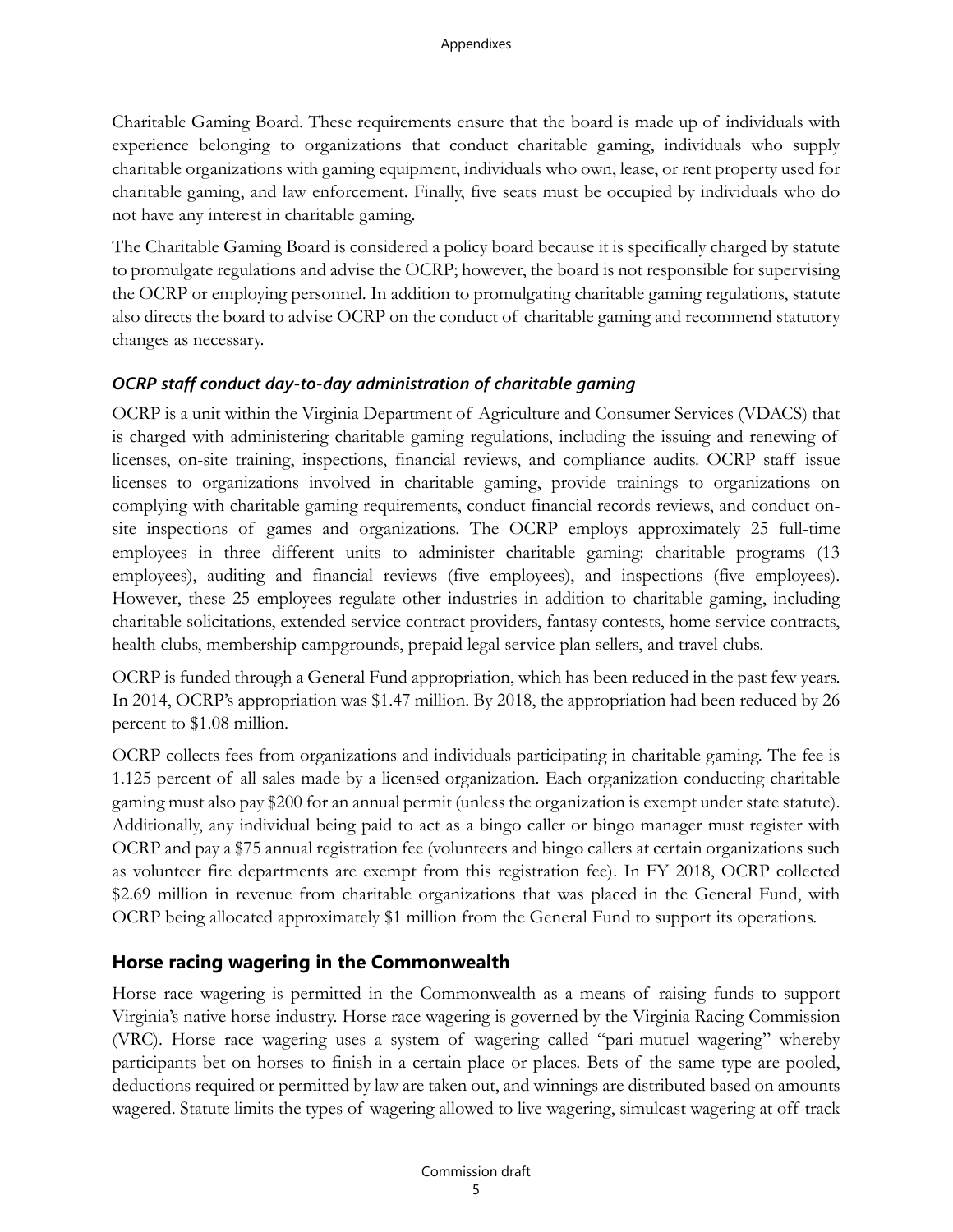betting (OTB) locations, advance deposit account wagering, and historical horse race wagering (Table F-4).

#### **TABLE F-4**

| Live race wagering             | Placing a bet on a live horse race at the facility where the horse race is conducted.      |  |
|--------------------------------|--------------------------------------------------------------------------------------------|--|
| Simulcast wagering at          | Placing a bet on a horse race at a pari-mutuel wagering facility that televises live horse |  |
| off-track betting              | races via simulcast.                                                                       |  |
| <b>locations</b>               |                                                                                            |  |
| <b>Advance deposit account</b> | Establishing an account with an entity to place pari-mutuel wagers electronically.         |  |
| wagering                       | Wagers are made electronically (mobile or internet) or via phone.                          |  |
| <b>Historical horse race</b>   | Placing bets on previously conducted horse races through an electronic gaming device       |  |
| wagering                       | that randomly chooses races from a library of hundreds of thousands of previously run      |  |
|                                | horse races.                                                                               |  |

# **Types of horse race wagering permitted in the Commonwealth**

SOURCE: Code of Virginia §59.1-365

Wagering on live horse racing was authorized in statute in 1988. A locality must pass a voter referendum authorizing pari-mutuel wagering in that locality for live racing or an off-track betting facility to be located there. Currently, at least eleven Virginia localities have passed a referendum and are authorized to host a race track or pari-mutuel site. In 2018, the Virginia General Assembly authorized historical horse racing (HHR) wagering in the Commonwealth. HHR machines are slotlike machines that allow players to wager, with the outcomes of the wagers being dictated by actual results from previously held horse races (for which identifying information is withheld from the player). HHR wagering is only authorized in localities that have passed a referendum allowing parimutuel wagering.

Following the authorization of HHR wagering, an investment group purchased Colonial Downs with the intention of offering HHR wagering at the track facility and at some satellite facilities throughout the state, and re-introducing live thoroughbred racing to Colonial Downs (live racing had ceased in 2014). In the first six months since the introduction of HHR terminals in the Commonwealth, wagering on the HHR terminals totaled over \$714 million, generating over \$57 million in net gaming revenue.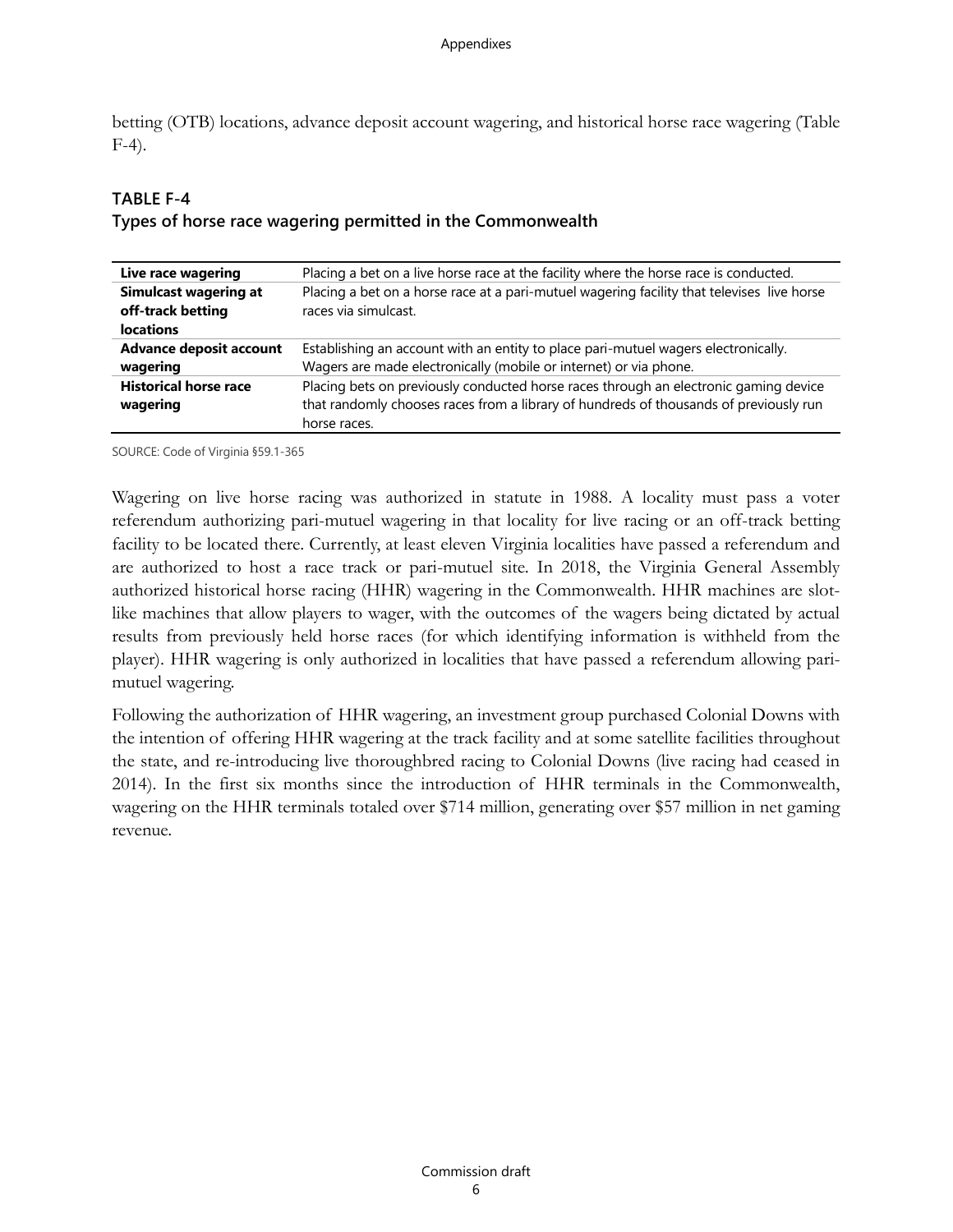#### **Horse race wagering locations in Virginia**

|                                                                              |                       | <b>Number of historical</b> |  |  |  |
|------------------------------------------------------------------------------|-----------------------|-----------------------------|--|--|--|
| Facility                                                                     | Locality              | horse racing terminals      |  |  |  |
| Live race wagering, simulcast wagering, and historical horse race wagering   |                       |                             |  |  |  |
| <b>Colonial Downs</b>                                                        | New Kent County       | 600                         |  |  |  |
| Simulcast wagering and historical horse race wagering                        |                       |                             |  |  |  |
| <b>Rosie's - Vinton</b>                                                      | Roanoke County        | 150                         |  |  |  |
| Rosie's - Richmond                                                           | <b>Richmond City</b>  | 700                         |  |  |  |
| <b>Rosie's - Hampton</b>                                                     | Hampton City          | 700                         |  |  |  |
| <b>Rosie's - Chesapeake</b>                                                  | Chesapeake City       | 700                         |  |  |  |
| Simulcast wagering only (former VEA locations) <sup>a</sup>                  |                       |                             |  |  |  |
| <b>Breaker's</b>                                                             | Henrico County        |                             |  |  |  |
| <b>The Windmill</b>                                                          | Henry County          | --                          |  |  |  |
| <b>Ponies and Pints</b>                                                      | Richmond City         |                             |  |  |  |
| <b>Buckets</b>                                                               | Chesapeake City       |                             |  |  |  |
| Proposed locations - Simulcast wagering and historical horse race wagering b |                       |                             |  |  |  |
| <b>Rosie's - Dumfries</b>                                                    | Prince William County | 150                         |  |  |  |
| Rosie's - Danville                                                           | Danville City         | 150                         |  |  |  |

SOURCE: Virginia Racing Commission and Peninsula Pacific Entertainment.

NOTE: <sup>a</sup> The Virginia Equine Alliance (VEA) opened four satellite off-track-betting facilities in 2016 and 2017. As part of the revenuesharing agreement between the VEA and the new Colonial Downs owners, the ownership of these facilities is being transferred to Colonial Downs. b Under current law, 3,000 total historical horse racing (HHR) terminals are allowed in the Commonwealth. If the Colonial Downs eventually opens both the Dumfries and Danville locations (which were approved by local referendums in November 2019), they will need to reduce the number of terminals at one of their other locations to stay within the limit or the law will need to change to increase the number of terminals allowed in the state. Additionally, current law limits the number of licenses for pari-mutuel wagering to 10 facility licenses. If Colonial Downs eventually opens both the Dumfries and Danville locations, they will need to remove wagering from one of the existing locations or regulations will need to change.

Five HHR locations have opened or are planned (Table F-6). Colonial Downs reopened with 600 HHR terminals in April 2019. An HHR location opened in Vinton (Roanoke County) with 150 HHR terminals in May 2019. A third HHR location opened in Richmond with 700 HHR terminals in July 2019. The Colonial Downs owner plans to open a fourth HHR location in Hampton and fifth location in Chesapeake. These five locations and their number of gaming terminals were modeled by The Innovation Group as part of their analysis of gaming in Virginia.

In addition to these five locations, the Colonial Downs owner has also expressed interest in eventually opening HHR locations in Danville and Dumfries. A referendum was held in November 2019 and was approved by voters in both localities.

#### *Virginia Racing Commission oversees horse racing and pari-mutuel wagering*

Statute vests the Virginia Racing Commission (VRC) with the power to promulgate regulations relating to horse racing and pari-mutuel wagering, and it also vests the VRC with the control of horse racing. Statutes and regulations limit where horse race wagering can occur, who requires licensing to participate in the horse racing industry, how licensing is conducted, types of bets that may be made, how bets are taxed, how tax proceeds are distributed, and types of equipment that may be used.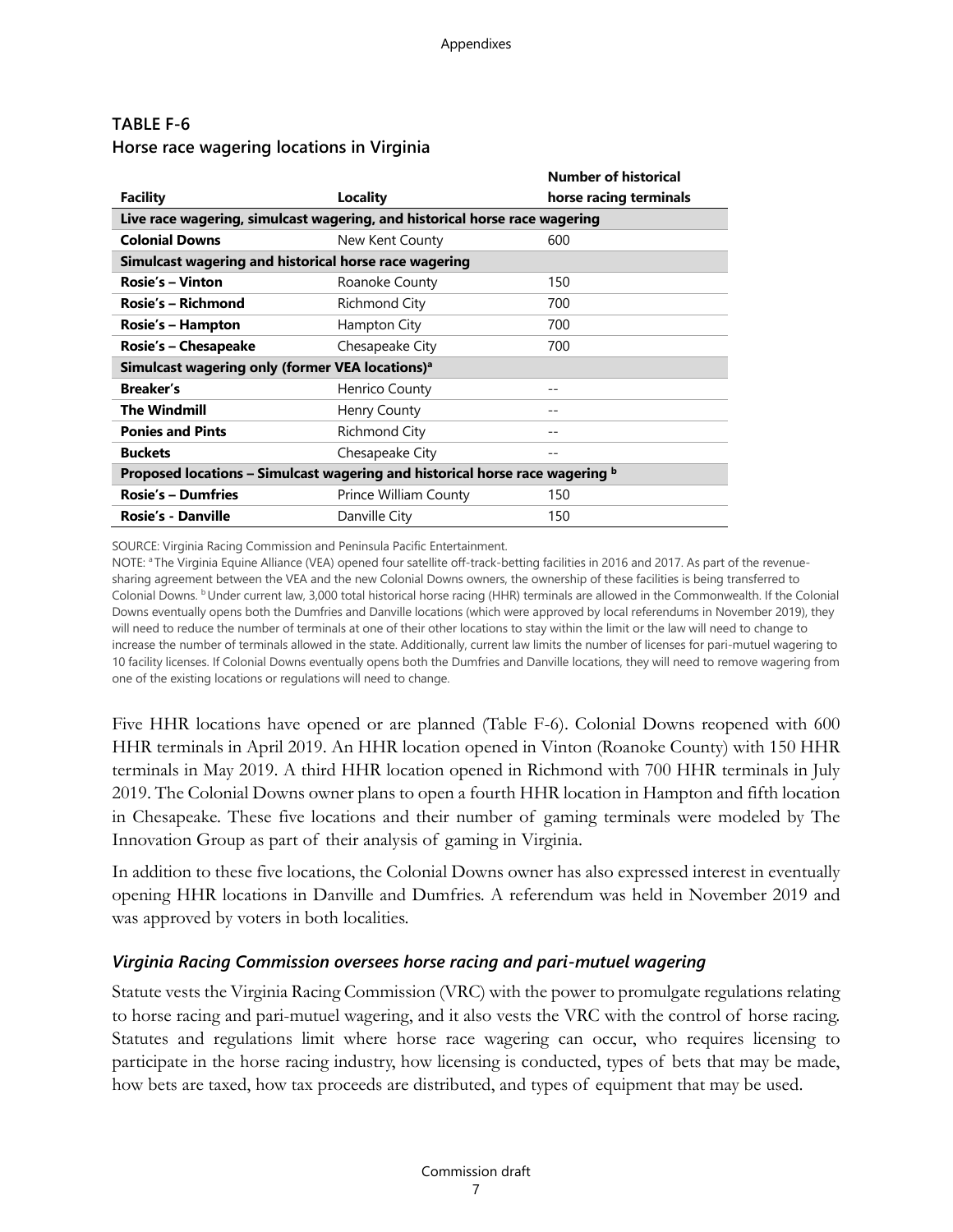#### Appendixes

The VRC consists of five members. The governor appoints all five members of the VRC and both chambers of the General Assembly must approve the appointments. Statute requires VRC members to have been a resident of the Commonwealth for at least the three years preceding their appointments, and they must maintain residency in the Commonwealth for the duration of their term. Statute also imposes several ethical requirements on VRC members including:

- prohibiting commission members and their immediate family members from having any direct or indirect financial interest in any horse racetrack, satellite facility, or any other entity regulated by the VRC;
- prohibiting commission members and their immediate family members from participating as an owner of a horse or a contestant in any race subject to the jurisdiction of the VRC; and
- prohibiting commission members and their immediate family members from making contributions to any candidate for office at the state or local level.

Statute vests the VRC with broad powers. The VRC is considered a supervisory board because it is responsible for agency operations and appoints the agency director. Statute also directs the VRC to encourage participation in horse racing.

#### *VRC staff conduct day-to-day operations to ensure the integrity of horse racing and horse race wagering in the Commonwealth*

VRC staff play several roles in ensuring the integrity of horse racing and horse race wagering in the Commonwealth. First, the staff provides assistance to commissioners in drafting and promulgating regulations related to horse racing and horse race wagering. Second, the staff licenses and permits all individuals participating in horse racing and horse race wagering in Virginia. This work has expanded with the General Assembly's authorization of HHR wagering in 2018. In addition to licensing all wagering facilities, the VRC staff must now license facilities with HHR terminals and ensure that those terminals meet regulatory requirements. Third, the staff monitors and ensures that horse races conducted in Virginia follow applicable rules and regulations. This includes operating a test barn at each race and randomly testing horses to ensure that illegal performance enhancing drugs were not used.

VRC's operations are funded from the proceeds of taxes that the Commonwealth imposes on parimutuel wagering. The 2018 Appropriations Act authorized the VRC to spend \$3.2 million, but the agency spent only \$1.8 million. Currently, VRC has three full-time employees, including the Executive Secretary, and three part-time employees. VRC recently added one part-time position for an HHR compliance specialist. VRC also employs another 25 staff on a seasonal basis (approximately 12 weeks per year) to assist in facilitating live racing events.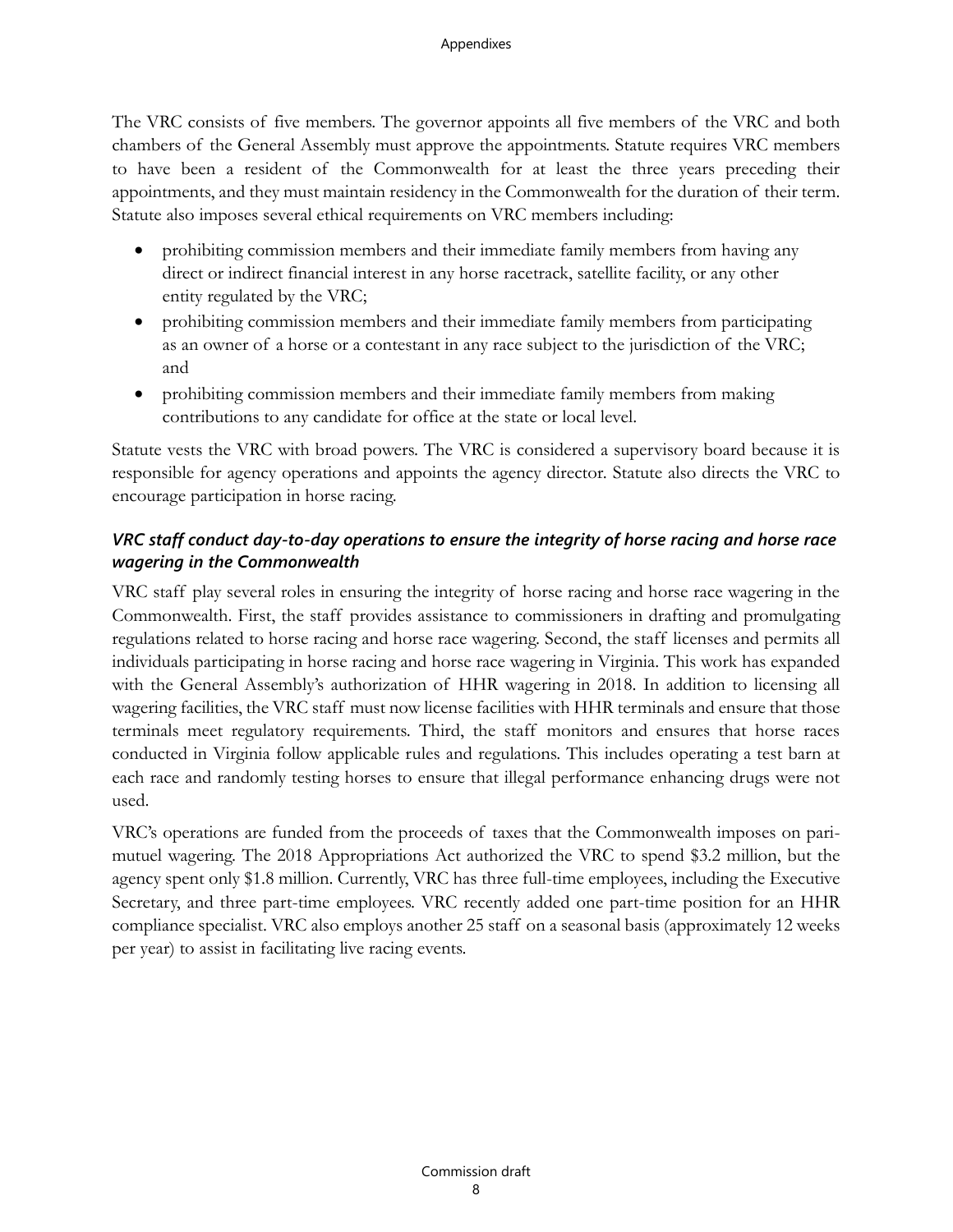Appendixes

#### Commission draft 9